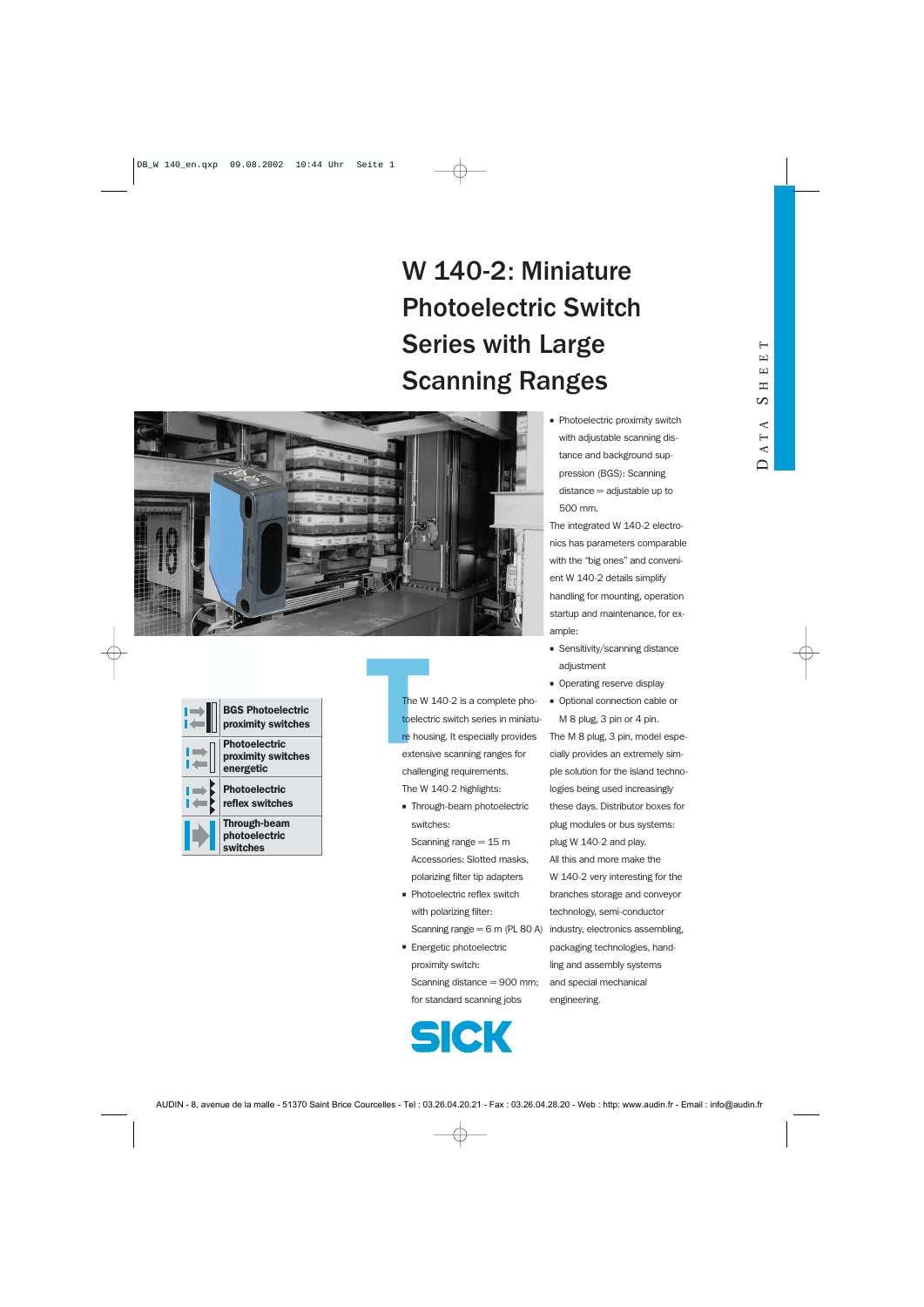## WTB 140 Photoelectric Proximity Switch, Background Suppression, Red Light – DC

2



- **With background suppression (BGS),** consequently reliable detection of dark objects in front of a light background
- Switching point largely independent of object color and surface
- Scanning distance can be adjusted stepless, scanning distance control (5 turns)
- Optionally with time release delay t<sub>oFF</sub> = 0 ... 100 ms





Dimension illustration

|   | <b>Setting options</b> |                   |                 | ŗ      |
|---|------------------------|-------------------|-----------------|--------|
|   | WTB 140-P132           | WTB 140-P122      |                 | í      |
|   | WTB 140-N132           | WTB 140-N122      |                 | í      |
|   | WTB 140-P330           | WTB 140-P420      |                 | Z      |
|   | WTB 140-N330           | WTB 140-N420      |                 | Į      |
|   | WTB 140-P430           |                   |                 |        |
|   | WTB 140-N430           |                   |                 |        |
|   |                        |                   |                 | ł<br>ś |
| 6 |                        | 6                 |                 | 1      |
| 8 | <b>SENS</b>            | 8<br><b>SENS</b>  |                 |        |
| 9 |                        | <b>OFD</b><br>21S | 10 <sub>1</sub> |        |
|   |                        |                   |                 |        |

| 1              | Mounting hole $\varnothing$ 3.2 mm for M 3                      |
|----------------|-----------------------------------------------------------------|
| $\overline{2}$ | Standard direction of the material to be scanned                |
| 3              | Optics center, receiver                                         |
| $\overline{4}$ | Optics center, transmitter                                      |
| $5\phantom{1}$ | M 8 plug, 3/4 pin or connection cable                           |
| 6              | Green LED indicator: light reception with                       |
|                | operating reserve $> 1.1$ and $< 1.0$                           |
| 7              | Orange LED indicator: switching output active                   |
| 8              | Scanning distance control (5 turns)                             |
| 9              | Light/dark rotary switch: $L =$ light switching,                |
|                | $D =$ dark switching                                            |
| 10             | OFD, selector switch (270°) switch-off delay $t_{\text{off}}$ ; |
|                | $t = 0$ s (OFF)  0.1 s                                          |
|                |                                                                 |
|                |                                                                 |

17.7

ග<br>ග

5

3 4

 $C \in \mathbb{R}$ 

| <b>Accessories</b>          |  |
|-----------------------------|--|
| Cable receptacles           |  |
| Mounting bracket (included) |  |

| <b>Connection type</b>                      |                                                      |                                               |                                                                |                                                               |
|---------------------------------------------|------------------------------------------------------|-----------------------------------------------|----------------------------------------------------------------|---------------------------------------------------------------|
| WTB 140-P132                                | WTB 140-P122                                         | WTB 140-P330                                  | WTB 140-P420                                                   | WTB 140-P430                                                  |
| WTB 140-N132                                | WTB 140-N122                                         | WTB 140-N330                                  | WTB 140-N420                                                   | WTB 140-N430                                                  |
|                                             |                                                      |                                               |                                                                |                                                               |
| $3 \times 0.18$ mm <sup>2</sup>             | $4 \times 0.18$ mm <sup>2</sup>                      | 3 pin, M 8                                    | 4 pin, M 8                                                     | 4 pin, M 8                                                    |
| ∎ brn !<br>L+<br>$blu$ :<br>M<br>blk i<br>Q | brn!<br>L+<br>blu:<br>М<br>blk i<br>ი<br>whtl<br>L/D | brn!<br>L+<br>З<br>$blu$ :<br>M<br>blk j<br>0 | brn!<br>L+<br>3<br>blu:<br>M<br>blk j<br>Ο<br>2<br>whtl<br>L/D | brn!<br>L+<br>3<br>blu:<br>M<br>blk<br>O<br>whtl<br><b>NC</b> |

NC=not connected

2 SENSICK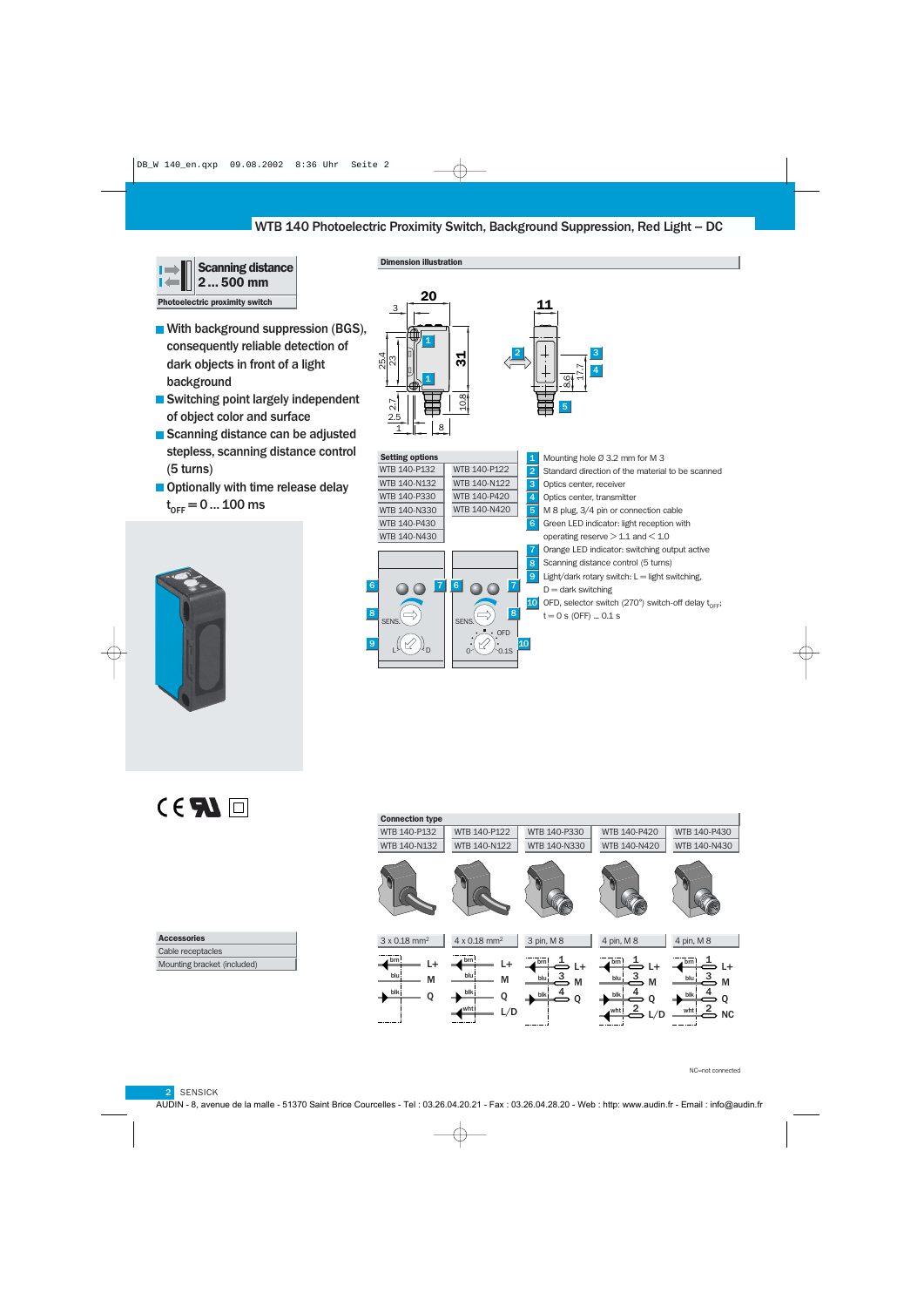## WTB 140

**Technical data** 

2 1

 $\overline{3}$ 

 $\overline{B}$  4/5

WTB 140 | -P132 | -P330 | -P430 | -N132 | -N330 | -N430 | -P122 | -P420 | -N122 | -N420 |

| Scanning distance <sup>1</sup> , adjustable                                                                                                                                                                         | Max. 2  500 mm, min. 2  15 mm                                                                                                                                                                               |                                                                                                                                                                                                                               |                                                                                                                                                                                        |
|---------------------------------------------------------------------------------------------------------------------------------------------------------------------------------------------------------------------|-------------------------------------------------------------------------------------------------------------------------------------------------------------------------------------------------------------|-------------------------------------------------------------------------------------------------------------------------------------------------------------------------------------------------------------------------------|----------------------------------------------------------------------------------------------------------------------------------------------------------------------------------------|
| Scanning distance setting                                                                                                                                                                                           | Potentiometer, 5 rotations                                                                                                                                                                                  |                                                                                                                                                                                                                               |                                                                                                                                                                                        |
| <b>Background suppression</b>                                                                                                                                                                                       | In % of the set scanning distance <sup>2)</sup>                                                                                                                                                             |                                                                                                                                                                                                                               |                                                                                                                                                                                        |
| Light source <sup>3)</sup>                                                                                                                                                                                          | LED, visible red light                                                                                                                                                                                      |                                                                                                                                                                                                                               |                                                                                                                                                                                        |
| Light spot diameter                                                                                                                                                                                                 | Approx. 15 mm at 200 mm distance                                                                                                                                                                            |                                                                                                                                                                                                                               |                                                                                                                                                                                        |
| Transmitter dispersion angle                                                                                                                                                                                        | Approx. 4.3°                                                                                                                                                                                                |                                                                                                                                                                                                                               |                                                                                                                                                                                        |
| Supply voltage $V_s^{4}$                                                                                                                                                                                            | 10  30 V DC                                                                                                                                                                                                 |                                                                                                                                                                                                                               |                                                                                                                                                                                        |
| Ripple <sup>5)</sup>                                                                                                                                                                                                | ±10%                                                                                                                                                                                                        |                                                                                                                                                                                                                               |                                                                                                                                                                                        |
| Current consumption <sup>6)</sup>                                                                                                                                                                                   | $\leq 30$ mA                                                                                                                                                                                                |                                                                                                                                                                                                                               |                                                                                                                                                                                        |
| <b>Switching outputs</b>                                                                                                                                                                                            | PNP, open collector: Q                                                                                                                                                                                      |                                                                                                                                                                                                                               |                                                                                                                                                                                        |
|                                                                                                                                                                                                                     | NPN, open collector: Q                                                                                                                                                                                      |                                                                                                                                                                                                                               |                                                                                                                                                                                        |
| Switching type 7) Light/dark switching                                                                                                                                                                              | per rotary switch 8)                                                                                                                                                                                        |                                                                                                                                                                                                                               |                                                                                                                                                                                        |
|                                                                                                                                                                                                                     | per control wire L/D <sup>9)</sup>                                                                                                                                                                          |                                                                                                                                                                                                                               |                                                                                                                                                                                        |
| Output current $I_{\text{A}}$ max.                                                                                                                                                                                  | 100 mA                                                                                                                                                                                                      |                                                                                                                                                                                                                               |                                                                                                                                                                                        |
| Response time <sup>10)</sup>                                                                                                                                                                                        | $\leq 0.5$ ms                                                                                                                                                                                               |                                                                                                                                                                                                                               |                                                                                                                                                                                        |
| Signal frequency max. 11)                                                                                                                                                                                           | 1000/s                                                                                                                                                                                                      |                                                                                                                                                                                                                               |                                                                                                                                                                                        |
| Time delay: t <sub>OFF</sub> (switch-off delay)                                                                                                                                                                     | Selectable using rotary potentiometer                                                                                                                                                                       |                                                                                                                                                                                                                               |                                                                                                                                                                                        |
| Time range                                                                                                                                                                                                          | Adjust 0  100 ms; potentiometer 270°                                                                                                                                                                        |                                                                                                                                                                                                                               |                                                                                                                                                                                        |
| <b>Type of connection</b>                                                                                                                                                                                           | connec. cable, PVC, 2 m <sup>12)</sup> ; 3 x 0.18 mm <sup>2</sup> , $\emptyset$ 4.0 mm                                                                                                                      |                                                                                                                                                                                                                               |                                                                                                                                                                                        |
|                                                                                                                                                                                                                     | PVC, 2 m <sup>12)</sup> ; 4 x 0.18 mm <sup>2</sup> , Ø 4.0 mm                                                                                                                                               |                                                                                                                                                                                                                               |                                                                                                                                                                                        |
|                                                                                                                                                                                                                     | plug M 8 plug, 3 pin                                                                                                                                                                                        |                                                                                                                                                                                                                               |                                                                                                                                                                                        |
|                                                                                                                                                                                                                     | M 8 plug, 4 pin                                                                                                                                                                                             |                                                                                                                                                                                                                               |                                                                                                                                                                                        |
| VDE protection class 13)                                                                                                                                                                                            | $\Box$                                                                                                                                                                                                      |                                                                                                                                                                                                                               |                                                                                                                                                                                        |
| <b>Enclosure rating</b>                                                                                                                                                                                             | <b>IP 67</b>                                                                                                                                                                                                |                                                                                                                                                                                                                               |                                                                                                                                                                                        |
| Circuit protection 14)                                                                                                                                                                                              | A, B, C, D                                                                                                                                                                                                  |                                                                                                                                                                                                                               |                                                                                                                                                                                        |
| <b>Ambient temperature</b>                                                                                                                                                                                          | Operation $-25$ +55 °C                                                                                                                                                                                      |                                                                                                                                                                                                                               |                                                                                                                                                                                        |
|                                                                                                                                                                                                                     | $-40$ +70 °C<br>Storage                                                                                                                                                                                     |                                                                                                                                                                                                                               |                                                                                                                                                                                        |
| Weight<br>with connec. cable 2 m Approx. 53 g                                                                                                                                                                       |                                                                                                                                                                                                             |                                                                                                                                                                                                                               |                                                                                                                                                                                        |
| with M 8 plug Approx. 9 g                                                                                                                                                                                           |                                                                                                                                                                                                             |                                                                                                                                                                                                                               |                                                                                                                                                                                        |
| <b>Housing material</b>                                                                                                                                                                                             | Housing: PBT; Optics: PC                                                                                                                                                                                    |                                                                                                                                                                                                                               |                                                                                                                                                                                        |
| 1) Object with 90 % reflectance<br>(with reference to standard white<br>according to DIN 5033)<br>See characteristic curve<br>2)<br>3) Average service life 100,000 h<br>at $T_{\rm H}$ = +25 °C<br>4) Limit values | 5) Must be within $V_s$ tolerances<br>6) Without load<br>7) Adjustable<br>8) L = light switching, $D =$ dark switching<br>9) + $V_s$ = light switching<br>$0 V =$ dark switching<br>10) With resistive load | With light/dark ratio 1:1<br>11)<br>Do not bend cable below 0 °C<br>12)<br>Rated voltage 50 V DC<br>13)<br>14) $A = V_s$ connections reverse-polarity<br>protected<br>$B =$ Inputs and outputs reverse-<br>polarity protected | $C =$ Interference suppression<br>$D =$ Outputs overcurrent and<br>short-circuit protected<br>15) Black = $6\%$ reflectance<br>Gray = $18\%$ reflectance<br>White $= 90 %$ reflectance |
| <b>Scanning distance</b>                                                                                                                                                                                            |                                                                                                                                                                                                             |                                                                                                                                                                                                                               | <b>Ordering information</b>                                                                                                                                                            |
|                                                                                                                                                                                                                     | 30                                                                                                                                                                                                          |                                                                                                                                                                                                                               | <b>Type</b><br>Order no.                                                                                                                                                               |
| $1$ $A$<br>$5/6$ 14/15                                                                                                                                                                                              | 6%/90%                                                                                                                                                                                                      | <b>WT 140 HGA</b>                                                                                                                                                                                                             | WTB 140-P132<br>6012640                                                                                                                                                                |
| 14/15<br>200/250<br>$1$   B                                                                                                                                                                                         | 25                                                                                                                                                                                                          | $\mathbf{1}$                                                                                                                                                                                                                  | WTB 140-P330<br>6 0 12 6 42                                                                                                                                                            |
| 2 A<br>$5/6$ 14/15                                                                                                                                                                                                  |                                                                                                                                                                                                             |                                                                                                                                                                                                                               | WTB 140-P430<br>6 0 12 6 43                                                                                                                                                            |
|                                                                                                                                                                                                                     |                                                                                                                                                                                                             | 18%/90%                                                                                                                                                                                                                       | WTB 140-N132<br>6 0 12 6 36                                                                                                                                                            |
| 12/15<br>2B<br>300/350                                                                                                                                                                                              | 20                                                                                                                                                                                                          | $\overline{2}$                                                                                                                                                                                                                | WTB 140-N330<br>6 0 12 6 38                                                                                                                                                            |
| 2/3 14/15<br>$3$ $A$                                                                                                                                                                                                |                                                                                                                                                                                                             |                                                                                                                                                                                                                               | WTB 140-N430<br>6 0 12 6 39                                                                                                                                                            |



| Type         | Order no. |
|--------------|-----------|
| WTB 140-P132 | 6012640   |
| WTB 140-P330 | 6012642   |
| WTB 140-P430 | 6012643   |
| WTB 140-N132 | 6012636   |
| WTB 140-N330 | 6012638   |
| WTB 140-N430 | 6012639   |
| WTB 140-P122 | 6012632   |
| WTB 140-P420 | 6012635   |
| WTB 140-N122 | 6012628   |
| WTB 140-N420 | 6012631   |
|              |           |

AUDIN - 8, avenue de la malle - 51370 Saint Brice Courcelles - Tel : 03.26.04.20.21 - Fax : 03.26.04.28.20 - Web : http: www.audin.fr - Email : info@audin.fr

3

90%/90%

3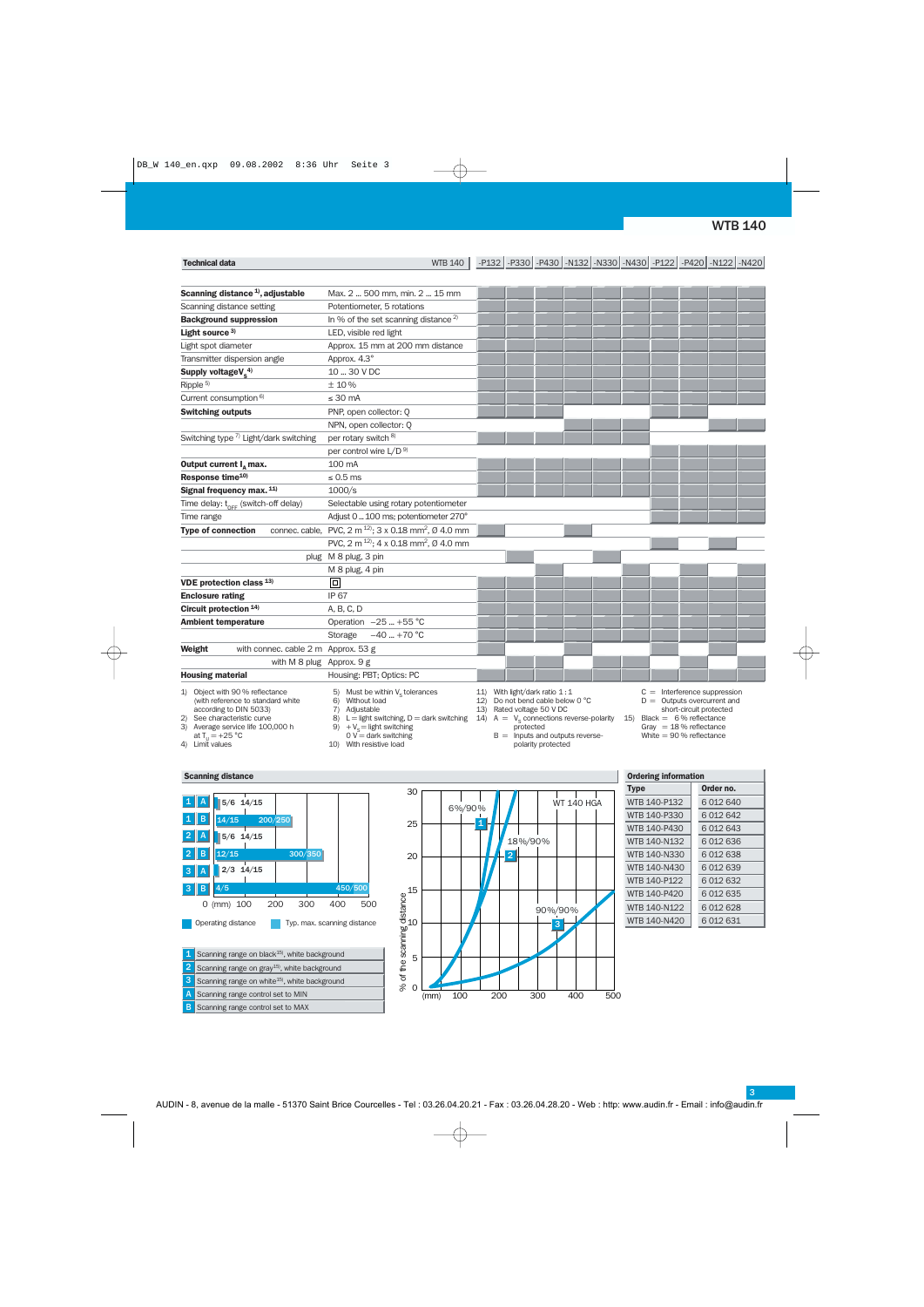## WTE 140-2 Photoelectric Proximity Switch Energetic, Red Light – DC

| Photoelectric proximity switch |
|--------------------------------|

- **Energetic photoelectric proximity** switch for standard applications
- Adjustable switching point
- Equipment plug optionally M  $8$ , 3 pin or 4 pin
- **LED** indicator: operating reserve





 $C \in \mathbf{F}$ 

| <b>Accessories</b>          |
|-----------------------------|
| Cable receptacles           |
| Mounting bracket (included) |

| <b>Connection type</b>                  |                                               |                                                                    |  |
|-----------------------------------------|-----------------------------------------------|--------------------------------------------------------------------|--|
| WTE 140-2P132                           | WTE 140-2P330                                 | WTE 140-2P430                                                      |  |
| WTE 140-2N132                           | WTE 140-2N330                                 | WTE 140-2N430                                                      |  |
|                                         |                                               |                                                                    |  |
| $3 \times 0.18$ mm <sup>2</sup>         | 3 pin, M 8                                    | 4 pin, M 8                                                         |  |
| brn!<br>L+<br>$blu$ :<br>M<br>blki<br>Q | brn!<br>L+<br>3<br>blu:<br>M<br>4<br>blk<br>Q | brn!<br>L+<br>3<br>$blu$ :<br>M<br>blk j<br>Q<br>whtl<br><b>NC</b> |  |

NC=not connected

4 SENSICK

AUDIN - 8, avenue de la malle - 51370 Saint Brice Courcelles - Tel : 03.26.04.20.21 - Fax : 03.26.04.28.20 - Web : http: www.audin.fr - Email : info@audin.fr

L<sup>y</sup>\P

8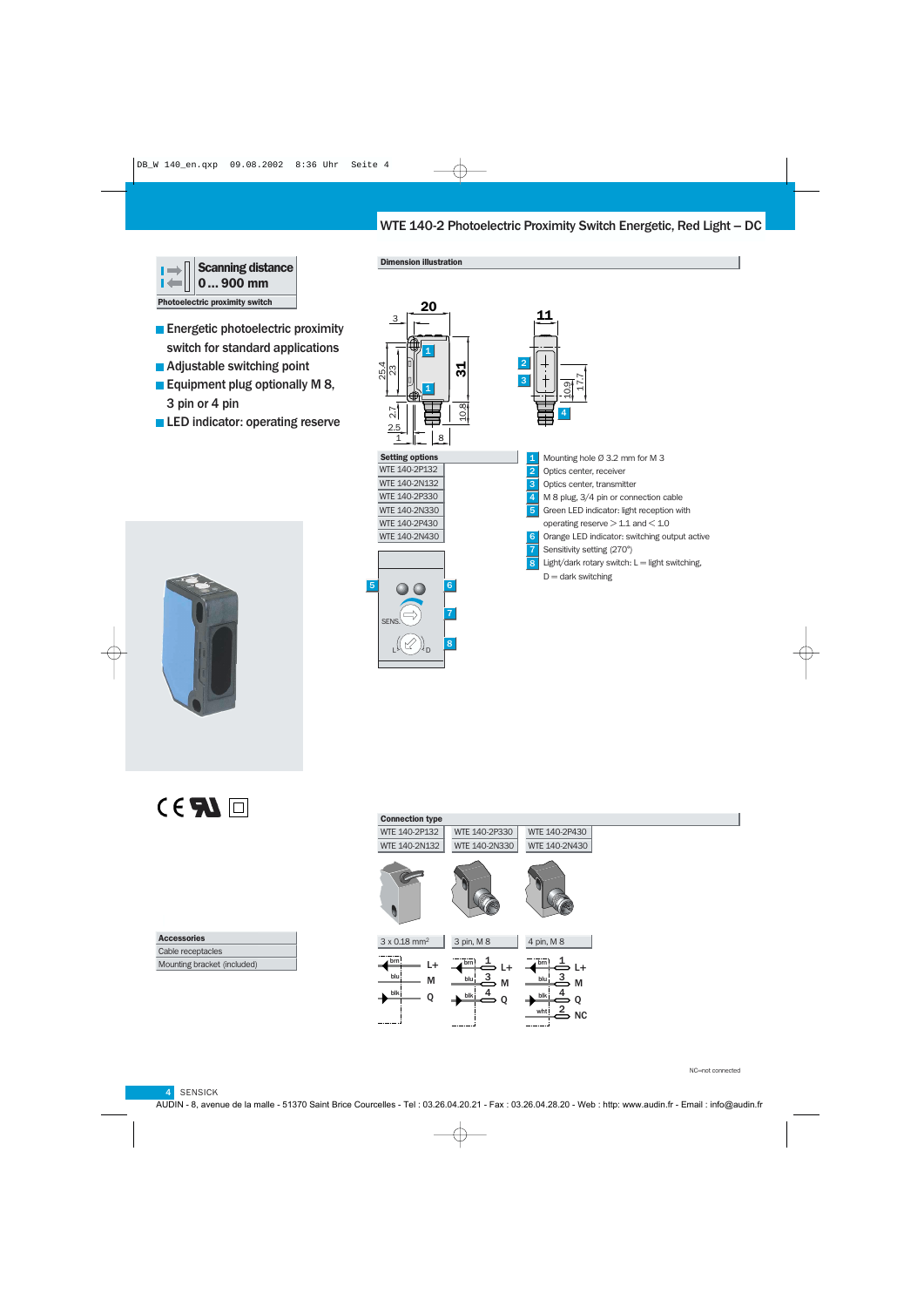## WTE 140-2 Red Light

| <b>Technical data</b>                                                                                                                                      |                                        | <b>WTE 140</b>                                                                                                           |                                             | -2P132 -2P330 -2P430 -2N132 -2N330 -2N430                                        |  |  |                                 |                                                                                                                   |  |
|------------------------------------------------------------------------------------------------------------------------------------------------------------|----------------------------------------|--------------------------------------------------------------------------------------------------------------------------|---------------------------------------------|----------------------------------------------------------------------------------|--|--|---------------------------------|-------------------------------------------------------------------------------------------------------------------|--|
|                                                                                                                                                            |                                        |                                                                                                                          |                                             |                                                                                  |  |  |                                 |                                                                                                                   |  |
| Scanning distance typ. max.                                                                                                                                |                                        | 0  900 mm $^{1}$                                                                                                         |                                             |                                                                                  |  |  |                                 |                                                                                                                   |  |
| <b>Operating distance</b>                                                                                                                                  |                                        | 0  800 mm $^{1}$                                                                                                         |                                             |                                                                                  |  |  |                                 |                                                                                                                   |  |
| Sensitivity, adjustable                                                                                                                                    |                                        | Potentiometer, 270°                                                                                                      |                                             |                                                                                  |  |  |                                 |                                                                                                                   |  |
| Light source <sup>2)</sup>                                                                                                                                 |                                        | LED, visible red light                                                                                                   |                                             |                                                                                  |  |  |                                 |                                                                                                                   |  |
| Light spot diameter                                                                                                                                        |                                        | Approx. 50 mm at 300 mm distance                                                                                         |                                             |                                                                                  |  |  |                                 |                                                                                                                   |  |
| Transmitter dispersion angle                                                                                                                               |                                        | Approx. 4.8°                                                                                                             |                                             |                                                                                  |  |  |                                 |                                                                                                                   |  |
| Supply voltage $V_s^{3}$                                                                                                                                   |                                        | 10  30 V DC                                                                                                              |                                             |                                                                                  |  |  |                                 |                                                                                                                   |  |
| Ripple <sup>4)</sup>                                                                                                                                       |                                        | ±10%                                                                                                                     |                                             |                                                                                  |  |  |                                 |                                                                                                                   |  |
| Current consumption <sup>5)</sup>                                                                                                                          |                                        | $\leq 30$ mA                                                                                                             |                                             |                                                                                  |  |  |                                 |                                                                                                                   |  |
| <b>Switching outputs</b>                                                                                                                                   |                                        | PNP, open collector: Q                                                                                                   |                                             |                                                                                  |  |  |                                 |                                                                                                                   |  |
|                                                                                                                                                            |                                        | NPN, open collector: Q                                                                                                   |                                             |                                                                                  |  |  |                                 |                                                                                                                   |  |
| Switching type, adjustable                                                                                                                                 |                                        | Light/dark switching per rotary switch 6)                                                                                |                                             |                                                                                  |  |  |                                 |                                                                                                                   |  |
| Output current I <sub>a</sub> max.                                                                                                                         |                                        | 100 mA                                                                                                                   |                                             |                                                                                  |  |  |                                 |                                                                                                                   |  |
| Response time <sup>7)</sup>                                                                                                                                |                                        | $\leq 0.5$ ms                                                                                                            |                                             |                                                                                  |  |  |                                 |                                                                                                                   |  |
| Signal frequency max. 8)                                                                                                                                   |                                        | 1000/s                                                                                                                   |                                             |                                                                                  |  |  |                                 |                                                                                                                   |  |
| <b>Type of connection</b>                                                                                                                                  | connec. cable,                         | PVC, 2 m <sup>9</sup> ; 3 x 0.18 mm <sup>2</sup> , $\varnothing$ 4.0 mm                                                  |                                             |                                                                                  |  |  |                                 |                                                                                                                   |  |
|                                                                                                                                                            |                                        | plug M 8 plug, 3 pin                                                                                                     |                                             |                                                                                  |  |  |                                 |                                                                                                                   |  |
|                                                                                                                                                            |                                        | M 8 plug, 4 pin                                                                                                          |                                             |                                                                                  |  |  |                                 |                                                                                                                   |  |
| VDE protection class 10)                                                                                                                                   |                                        | 冋                                                                                                                        |                                             |                                                                                  |  |  |                                 |                                                                                                                   |  |
| <b>Enclosure rating</b>                                                                                                                                    |                                        | <b>IP 67</b>                                                                                                             |                                             |                                                                                  |  |  |                                 |                                                                                                                   |  |
| Circuit protection <sup>11)</sup>                                                                                                                          |                                        | A, B, C, D                                                                                                               |                                             |                                                                                  |  |  |                                 |                                                                                                                   |  |
| <b>Ambient temperature</b>                                                                                                                                 |                                        | Operation -25+55 °C                                                                                                      |                                             |                                                                                  |  |  |                                 |                                                                                                                   |  |
|                                                                                                                                                            |                                        | $-40+70$ °C<br>Storage                                                                                                   |                                             |                                                                                  |  |  |                                 |                                                                                                                   |  |
| Weight                                                                                                                                                     | with connection cable 2 m Approx. 53 g |                                                                                                                          |                                             |                                                                                  |  |  |                                 |                                                                                                                   |  |
|                                                                                                                                                            | with M 8 plug Approx. 9 g              |                                                                                                                          |                                             |                                                                                  |  |  |                                 |                                                                                                                   |  |
| <b>Housing material</b>                                                                                                                                    |                                        | Housing: PBT; Optics: PC                                                                                                 |                                             |                                                                                  |  |  |                                 |                                                                                                                   |  |
| 1) Object with 90% reflectance<br>(with reference to standard white<br>according to DIN 5033)<br>2) Average service life 100,000 h<br>at $T_{11} = +25 °C$ |                                        | 3) Limit values<br>4) Must be within $V_c$ tolerances<br>5) Without load<br>6) L = light switching, $D =$ dark switching | 7)<br>8)<br>9)<br>10) Rated voltage 50 V DC | With resistive load<br>With light/dark ratio 1:1<br>Do not bend cable below 0 °C |  |  | protected<br>polarity protected | 11) $A = V_c$ connections reverse-polarity<br>$B =$ Inputs and outputs reverse-<br>$C =$ Interference suppression |  |

 $D =$  Outputs overcurrent and short-circuit protected



AUDIN - 8, avenue de la malle - 51370 Saint Brice Courcelles - Tel : 03.26.04.20.21 - Fax : 03.26.04.28.20 - Web : http: www.audin.fr - Email : info@audin.fr

5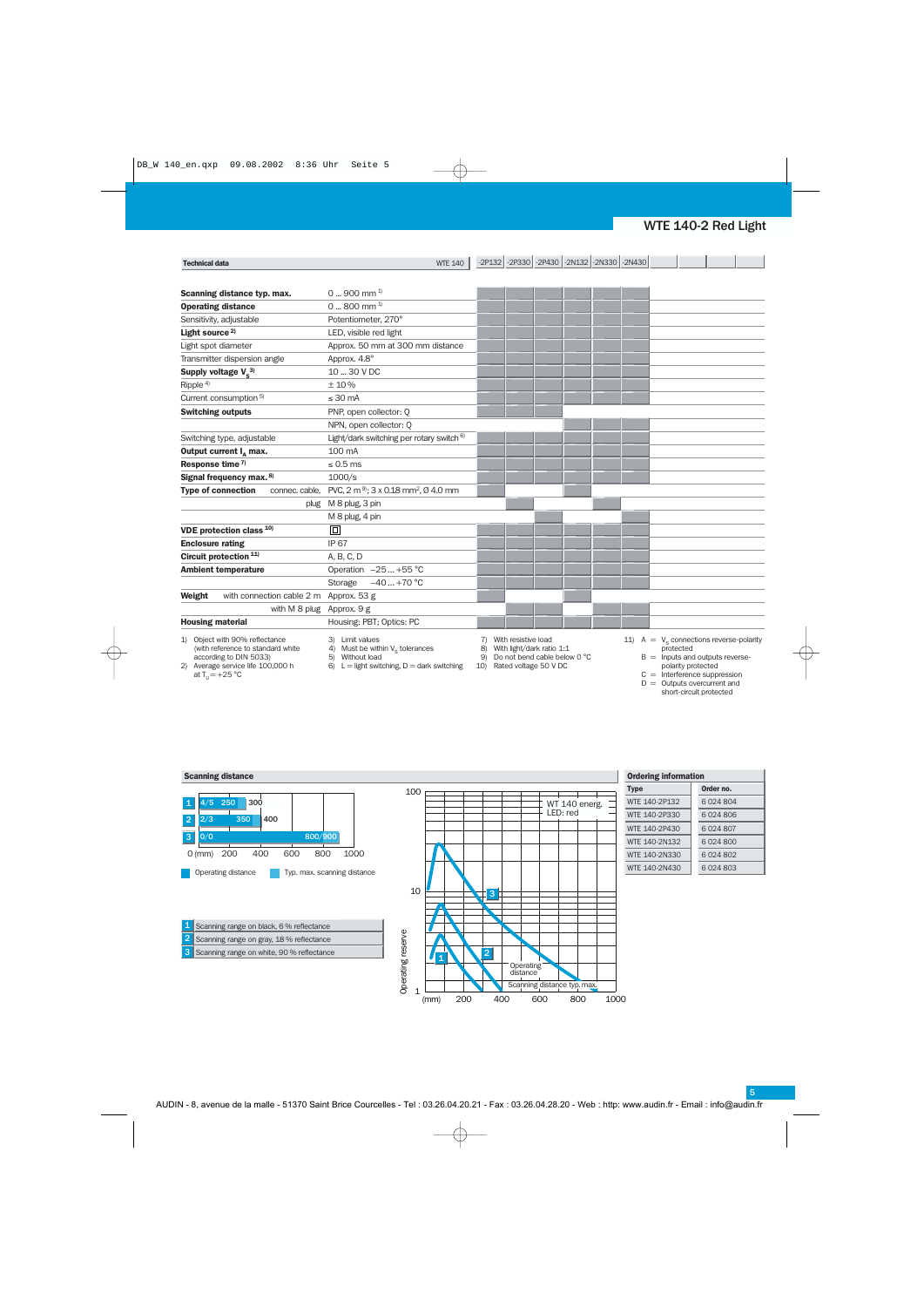## WL 140-2 Photoelectric Reflex Switch, Red Light – DC

2 3



- **Polarizing filter, consequently** reliable detection of objects even with shiny surfaces
- Also suitable for "Diamond Grade" reflecting tape
- **Adjustable sensitivity**
- **LED** indicator: operating reserve



20

Dimension illustration





L<sup>y</sup>\ ク/\*D

8

| 1              | Mounting hole $\varnothing$ 3.2 mm for M 3       |
|----------------|--------------------------------------------------|
| $\overline{2}$ | Optics center, receiver                          |
| 3              | Optics center, transmitter                       |
| 4              | M 8 plug, 3/4 pin or connection cable            |
| 5              | Green LED indicator: light reception with        |
|                | operating reserve $> 1.1$ and $< 1.0$            |
| 6              | Orange LED indicator: switching output active    |
| 7              | Sensitivity setting (270°)                       |
| 8              | Light/dark rotary switch: $L =$ light switching, |
|                | $D =$ dark switching                             |

17.7

اړه

4

 $C \in \mathbf{N}$ 

| <b>Accessories</b>          |
|-----------------------------|
| Cable receptacles           |
| Mounting bracket (included) |
| Reflectors (P45 included)   |

| <b>Connection type</b>               |                                                           |                                                         |
|--------------------------------------|-----------------------------------------------------------|---------------------------------------------------------|
| WL 140-2P132                         | WL 140-2P330                                              | WL 140-2P430                                            |
| WL 140-2N132                         | WL 140-2N330                                              | WL 140-2N430                                            |
| 0                                    |                                                           | ag                                                      |
| $3 \times 0.18$ mm <sup>2</sup>      | 3 pin, M 8                                                | 4 pin, M 8                                              |
| brn!<br>L+<br>blu<br>M<br>blk j<br>Q | brn<br>L+<br>$\overline{3}$<br>blu:<br>M<br>4<br>blk<br>Q | brn!<br>L+<br>3<br>blu<br>M<br>blk j<br>Q<br>whtl<br>NC |

NC=not connected

**6** SENSICK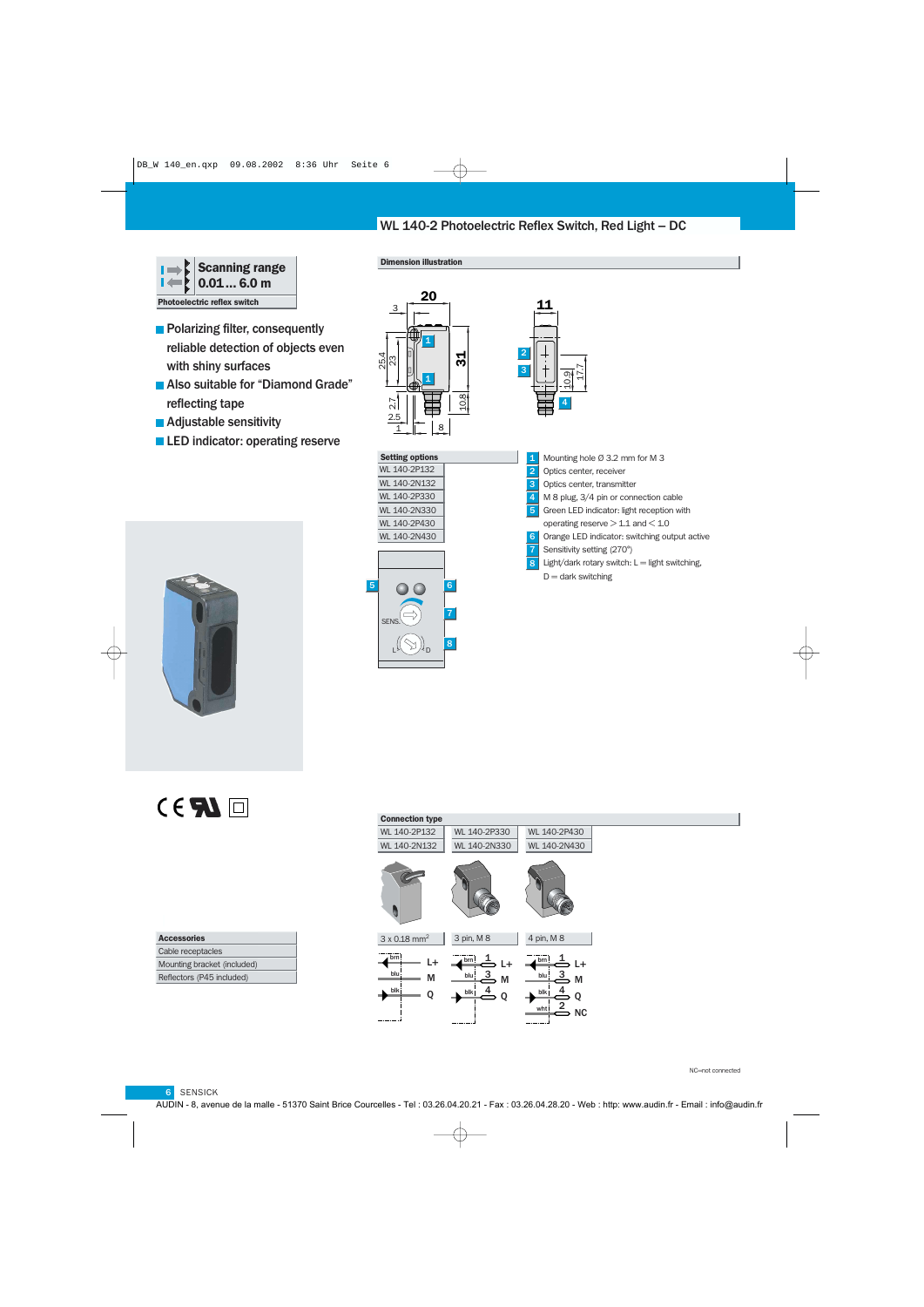## WL 140-2

| <b>Technical data</b>                                                                                        | <b>WL 140</b>                                                                                                            |                | -2P132 -2P330 -2P430 -2N132 -2N330 -2N430                                                                     |  |  |                                                                                              |                    |  |
|--------------------------------------------------------------------------------------------------------------|--------------------------------------------------------------------------------------------------------------------------|----------------|---------------------------------------------------------------------------------------------------------------|--|--|----------------------------------------------------------------------------------------------|--------------------|--|
|                                                                                                              |                                                                                                                          |                |                                                                                                               |  |  |                                                                                              |                    |  |
| Scanning range typ. max./on reflector 0.01  6.0 m/PL 80 A                                                    |                                                                                                                          |                |                                                                                                               |  |  |                                                                                              |                    |  |
|                                                                                                              | $0.01$ 4.0 m/P 250                                                                                                       |                |                                                                                                               |  |  |                                                                                              |                    |  |
|                                                                                                              | $0.01$ 2.2/ P 45 <sup>1</sup>                                                                                            |                |                                                                                                               |  |  |                                                                                              |                    |  |
| <b>Operating range</b>                                                                                       | 0.01  5.0 m/PL 80 A                                                                                                      |                |                                                                                                               |  |  |                                                                                              |                    |  |
|                                                                                                              | $0.01$ 3.5 m/P 250                                                                                                       |                |                                                                                                               |  |  |                                                                                              |                    |  |
|                                                                                                              | $0.01$ 2 m/P 45 <sup>1)</sup>                                                                                            |                |                                                                                                               |  |  |                                                                                              |                    |  |
| Sensitivity, adjustable                                                                                      | Potentiometer, (270°)                                                                                                    |                |                                                                                                               |  |  |                                                                                              |                    |  |
| Light source <sup>2)</sup>                                                                                   | LED, visible red light with polarizing filter                                                                            |                |                                                                                                               |  |  |                                                                                              |                    |  |
| Light spot diameter                                                                                          | Approx. 150 mm at 2.5 m distance                                                                                         |                |                                                                                                               |  |  |                                                                                              |                    |  |
| Transmitter dispersion angle                                                                                 | Approx. 3.5°                                                                                                             |                |                                                                                                               |  |  |                                                                                              |                    |  |
| Supply voltage $V_s^{3}$                                                                                     | 10  30 V DC                                                                                                              |                |                                                                                                               |  |  |                                                                                              |                    |  |
| Ripple $4$ )                                                                                                 | ±10%                                                                                                                     |                |                                                                                                               |  |  |                                                                                              |                    |  |
| Current consumption <sup>5)</sup>                                                                            | $\leq 30$ mA                                                                                                             |                |                                                                                                               |  |  |                                                                                              |                    |  |
| <b>Switching outputs</b>                                                                                     | PNP, open collector: Q                                                                                                   |                |                                                                                                               |  |  |                                                                                              |                    |  |
|                                                                                                              | NPN, open collector: Q                                                                                                   |                |                                                                                                               |  |  |                                                                                              |                    |  |
| Switching type, adjustable                                                                                   | Light/dark switching per rotary switch 6)                                                                                |                |                                                                                                               |  |  |                                                                                              |                    |  |
| Output current $I_{\alpha}$ max.                                                                             | 100 mA                                                                                                                   |                |                                                                                                               |  |  |                                                                                              |                    |  |
| Response time 7)                                                                                             | $\leq 0.5$ ms                                                                                                            |                |                                                                                                               |  |  |                                                                                              |                    |  |
| Signal frequency max. 8)                                                                                     | 1000/s                                                                                                                   |                |                                                                                                               |  |  |                                                                                              |                    |  |
| <b>Type of connection</b>                                                                                    | connec. cable PVC, $2 \text{ m}^9$ ; $3 \times 0.18 \text{ mm}^2$ , $\emptyset$ 4.0 mm                                   |                |                                                                                                               |  |  |                                                                                              |                    |  |
|                                                                                                              | plug M 8 plug, 3 pin                                                                                                     |                |                                                                                                               |  |  |                                                                                              |                    |  |
|                                                                                                              | M 8 plug, 4 pin                                                                                                          |                |                                                                                                               |  |  |                                                                                              |                    |  |
| VDE protection class 10)                                                                                     | 冋                                                                                                                        |                |                                                                                                               |  |  |                                                                                              |                    |  |
| <b>Enclosure rating</b>                                                                                      | <b>IP 67</b>                                                                                                             |                |                                                                                                               |  |  |                                                                                              |                    |  |
| Circuit protection <sup>11)</sup>                                                                            | A, B, C, D                                                                                                               |                |                                                                                                               |  |  |                                                                                              |                    |  |
| <b>Ambient temperature</b>                                                                                   | $-25+55$ °C<br>Operation                                                                                                 |                |                                                                                                               |  |  |                                                                                              |                    |  |
|                                                                                                              | $-40$ +70 °C<br>Storage                                                                                                  |                |                                                                                                               |  |  |                                                                                              |                    |  |
| with connection cable 2 m Approx. 53 g<br>Weight                                                             |                                                                                                                          |                |                                                                                                               |  |  |                                                                                              |                    |  |
| with M 8 plug Approx. 9 g                                                                                    |                                                                                                                          |                |                                                                                                               |  |  |                                                                                              |                    |  |
| <b>Housing material</b>                                                                                      | Housing: PBT; Optics: PMMA                                                                                               |                |                                                                                                               |  |  |                                                                                              |                    |  |
| 1) Reflector P 45 supplied<br>with equipment<br>2) Average service life 100.000 h<br>at $T_{\rm U} = +25$ °C | 3) Limit values<br>4) Must be within $V_c$ tolerances<br>5) Without load<br>6) L = light switching, $D =$ dark switching | 7)<br>8)<br>9) | With resistive load<br>With light/dark ratio 1:1<br>Do not bend cable below 0 °C<br>10) Rated voltage 50 V DC |  |  | 11) $A = V_s$ connections reverse-polarity<br>protected<br>$B =$ Inputs and outputs reverse- | polarity protected |  |

- C = Interference suppression  $D =$  Outputs overcurrent and
	- short-circuit protected

Ī



(100 x 100 mm2)

**6** Reflective tape | 0.01 ... 2.0 m

P 45 0.01 ... 1.7 m

Diamond Grade



| <b>orgering information</b> |           |  |  |  |  |  |
|-----------------------------|-----------|--|--|--|--|--|
| <b>Type</b>                 | Order no. |  |  |  |  |  |
| WL 140-2P132                | 6 024 796 |  |  |  |  |  |
| WI 140-2P330                | 6024798   |  |  |  |  |  |
| WI 140-2P430                | 6 024 799 |  |  |  |  |  |
| WI 140-2N132                | 6024792   |  |  |  |  |  |
| WL 140-2N330                | 6024794   |  |  |  |  |  |
| WL 140-2N430                | 6 024 795 |  |  |  |  |  |
|                             |           |  |  |  |  |  |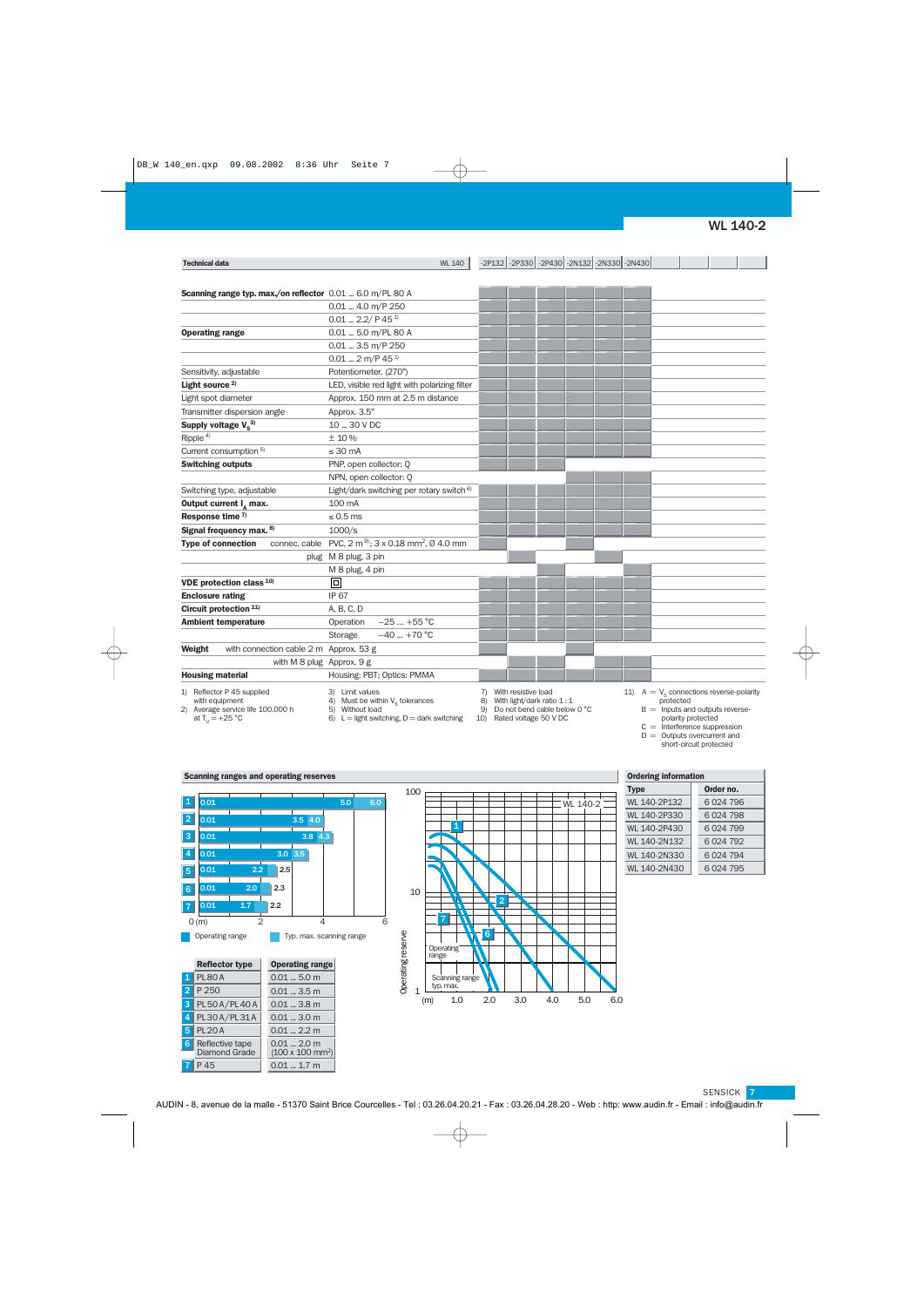## WS/WE 140-2 Through-Beam Photoelectric Switch, Red Light – DC



- **Polarizing filter tip adapters (acces**sories), consequently no mutual interference when WS/WE 140 are mounted in pairs
- Slotted masks for detecting small parts or for positioning jobs
- **Adjustable sensitivity**
- **LED** indicator: operating reserve









Connection type

 $\overline{W}$  MC AME 140-2P132

Mounting hole Ø 3.2 mm for M 3 Optics center – WS 140 transmitter Optics receiver – WE 140 transmitter M 8 plug, 3/4 pin or connection cable Green LED indicator: light reception with operating reserve  $> 1.1$  (WE 140) and  $< 1.0$ Orange LED indicator: Switching output active Sensitivity setting (270°, WE 140) Light/dark rotary switch:  $L =$  light switching,  $D =$  dark switching (WE 140) 4

WS/WE 140 mounting in pairs

 $N_{\text{e}}$  mutual interference

17.7

3

 $\mathcal{D}$ 

1 2

 $\overline{3}$ 

5

6 7

|                             |                    | WS/WE 140-2P132                     | WS/WE 140-2P330                    | WS/WE 140-2P430                                                                                            | No mutual interference thanks to                                                                                                 |
|-----------------------------|--------------------|-------------------------------------|------------------------------------|------------------------------------------------------------------------------------------------------------|----------------------------------------------------------------------------------------------------------------------------------|
| $C \in \mathbf{F}$          |                    | WS/WE 140-2N132                     | WS/WE 140-2N330                    | WS/WE 140-2N430                                                                                            | use of polarizing filter tip adapters                                                                                            |
|                             |                    |                                     |                                    |                                                                                                            | BL-140-POLF<br>e.g., Pair 1: BL-140-POLF<br>with polarizing level $\iff$<br>Pair 2: BL-140-POLF<br>with polarizing level $\oint$ |
| <b>Accessories</b>          | <b>Transmitter</b> | 2 x 0.18 mm <sup>2</sup>            | 3 pin, M 8                         | 4 pin, M 8                                                                                                 |                                                                                                                                  |
| Cable receptacles           |                    | brn                                 | phrn :                             |                                                                                                            |                                                                                                                                  |
| Mounting bracket (included) |                    | L+                                  | +ء ک                               | $\overline{\overset{\text{bm}}{\fbox{}}\xrightarrow{\text{bm}}}$ $\overset{\text{pm}}{\longrightarrow}$ L+ |                                                                                                                                  |
| Polarizing filter adapters  |                    | blu<br>M                            | blu j<br>M                         | $\frac{b\ln\left \frac{3}{2}\right }{b\ln\left \frac{3}{2}\right }$ M                                      |                                                                                                                                  |
| Slotted masks               |                    |                                     | blk<br>$\stackrel{4}{\implies}$ NC | blk j<br>NC<br>$\frac{w}{2}$<br><b>NC</b>                                                                  |                                                                                                                                  |
|                             | <b>Receiver</b>    | $3 \times 0.18$ mm <sup>2</sup>     | 3 pin, M 8                         | 4 pin, M 8                                                                                                 |                                                                                                                                  |
|                             |                    | brn !<br>L+<br>blu<br>M<br>blk<br>O | blu:<br>M<br>. blk j<br>0          | $\stackrel{1}{\Rightarrow}$ L+<br>brn!<br>blu<br>M<br>blk i<br>O<br>whtl<br>NC                             |                                                                                                                                  |

#### NC=not connected

8 SENSICK

AUDIN - 8, avenue de la malle - 51370 Saint Brice Courcelles - Tel : 03.26.04.20.21 - Fax : 03.26.04.28.20 - Web : http: www.audin.fr - Email : info@audin.fr

#### Dimension illustration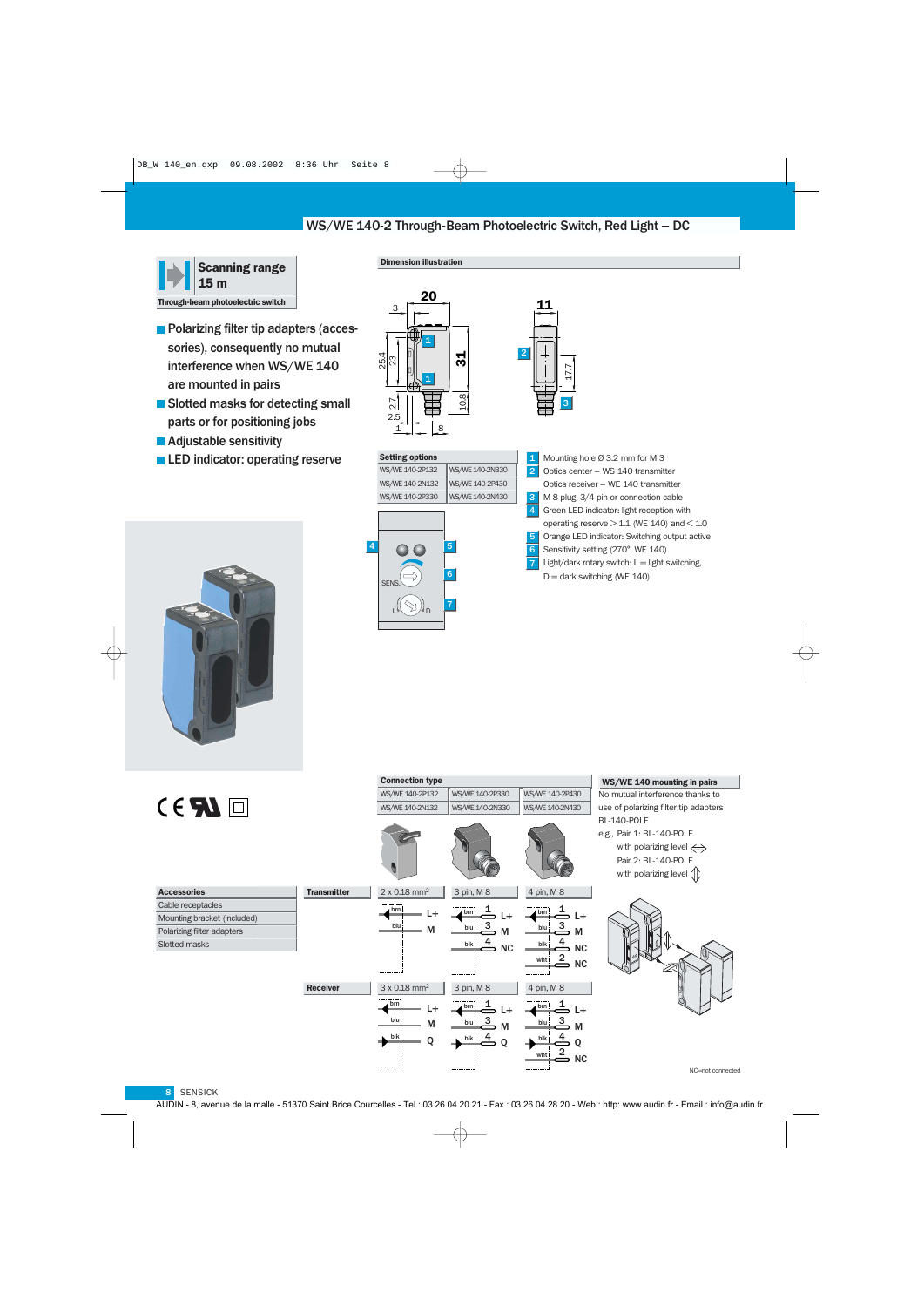## WS/WE 140-2

| <b>Technical data</b>                                                                                                                | <b>WS/WE 140</b>                                                                                                                                                                                                                     |   |                                                                   | -2P132 -2P330 -2P430 -2N132 -2N330 -2N430 |                             |                                                                                                    |  |
|--------------------------------------------------------------------------------------------------------------------------------------|--------------------------------------------------------------------------------------------------------------------------------------------------------------------------------------------------------------------------------------|---|-------------------------------------------------------------------|-------------------------------------------|-----------------------------|----------------------------------------------------------------------------------------------------|--|
| Scanning range typ. max.                                                                                                             | 15 m                                                                                                                                                                                                                                 |   |                                                                   |                                           |                             |                                                                                                    |  |
| <b>Operating range</b>                                                                                                               | 12 m                                                                                                                                                                                                                                 |   |                                                                   |                                           |                             |                                                                                                    |  |
| Operating range with polarizing filter                                                                                               | 5.0 m / 7.0 m                                                                                                                                                                                                                        |   |                                                                   |                                           |                             |                                                                                                    |  |
| Operating range with mask 2.0 mm                                                                                                     | 4.0 m / 5.5 m                                                                                                                                                                                                                        |   |                                                                   |                                           |                             |                                                                                                    |  |
| Operating range with mask 1.0 mm                                                                                                     | 2.0 m / 3.0 m                                                                                                                                                                                                                        |   |                                                                   |                                           |                             |                                                                                                    |  |
| Operating range with mask 0.5 mm                                                                                                     | 1.0 m / 1.5 m                                                                                                                                                                                                                        |   |                                                                   |                                           |                             |                                                                                                    |  |
| Sensitivity, adjustable                                                                                                              | Potentiometer, 270°                                                                                                                                                                                                                  |   |                                                                   |                                           |                             |                                                                                                    |  |
| Light source <sup>1)</sup>                                                                                                           | LED, visible red light                                                                                                                                                                                                               |   |                                                                   |                                           |                             |                                                                                                    |  |
| Light spot diameter                                                                                                                  | Approx. 650 mm at 12 m distance                                                                                                                                                                                                      |   |                                                                   |                                           |                             |                                                                                                    |  |
| Transmitter dispersion angle                                                                                                         | Approx. 3.1°                                                                                                                                                                                                                         |   |                                                                   |                                           |                             |                                                                                                    |  |
| Receiver reception angle                                                                                                             | Approx. 15°                                                                                                                                                                                                                          |   |                                                                   |                                           |                             |                                                                                                    |  |
| Supply voltage $V_s^{2)}$                                                                                                            | 10  30 V DC                                                                                                                                                                                                                          |   |                                                                   |                                           |                             |                                                                                                    |  |
| Ripple 3)                                                                                                                            | ±10%                                                                                                                                                                                                                                 |   |                                                                   |                                           |                             |                                                                                                    |  |
| Current consumption <sup>4)</sup> Transm./receiv. ≤ 15 mA/≤ 20 mA                                                                    |                                                                                                                                                                                                                                      |   |                                                                   |                                           |                             |                                                                                                    |  |
| <b>Switching outputs</b>                                                                                                             | PNP, open collector: Q                                                                                                                                                                                                               |   |                                                                   |                                           |                             |                                                                                                    |  |
|                                                                                                                                      | NPN, open collector: Q                                                                                                                                                                                                               |   |                                                                   |                                           |                             |                                                                                                    |  |
| Switching type, adjustable (WE 140)                                                                                                  | Light/dark switching per rotary switch 5)                                                                                                                                                                                            |   |                                                                   |                                           |                             |                                                                                                    |  |
| Output current $I_{\alpha}$ max.                                                                                                     | 100 mA                                                                                                                                                                                                                               |   |                                                                   |                                           |                             |                                                                                                    |  |
| Response time <sup>6)</sup>                                                                                                          | $\leq 0.5$ ms                                                                                                                                                                                                                        |   |                                                                   |                                           |                             |                                                                                                    |  |
| Signal frequency max. 7)                                                                                                             | 1000/s                                                                                                                                                                                                                               |   |                                                                   |                                           |                             |                                                                                                    |  |
| <b>Type of connection</b>                                                                                                            |                                                                                                                                                                                                                                      |   |                                                                   |                                           |                             |                                                                                                    |  |
|                                                                                                                                      | WS 140 connection cable PVC, $2 \text{ m}^8$ ; $2 \times 0.18 \text{ mm}^2$ , $\emptyset$ 4.0 mm                                                                                                                                     |   |                                                                   |                                           |                             |                                                                                                    |  |
|                                                                                                                                      | WE 140 PVC, 2 m <sup>8</sup> ; 3 x 0.18 mm <sup>2</sup> , Ø 4.0 mm                                                                                                                                                                   |   |                                                                   |                                           |                             |                                                                                                    |  |
|                                                                                                                                      | plug M 8 plug, 3 pin                                                                                                                                                                                                                 |   |                                                                   |                                           |                             |                                                                                                    |  |
| VDE protection class <sup>9)</sup>                                                                                                   | M 8 plug, 4 pin<br>$\Box$                                                                                                                                                                                                            |   |                                                                   |                                           |                             |                                                                                                    |  |
| <b>Enclosure rating</b>                                                                                                              | <b>IP 67</b>                                                                                                                                                                                                                         |   |                                                                   |                                           |                             |                                                                                                    |  |
| Circuit protection 10)<br>WS 140 A                                                                                                   |                                                                                                                                                                                                                                      |   |                                                                   |                                           |                             |                                                                                                    |  |
|                                                                                                                                      | WE 140 A, B, C, D                                                                                                                                                                                                                    |   |                                                                   |                                           |                             |                                                                                                    |  |
| <b>Ambient temperature</b>                                                                                                           | Operation $-25$ +55 °C                                                                                                                                                                                                               |   |                                                                   |                                           |                             |                                                                                                    |  |
|                                                                                                                                      | Storage $-40$ +70 °C                                                                                                                                                                                                                 |   |                                                                   |                                           |                             |                                                                                                    |  |
| Weight                                                                                                                               | with connection cable 2 m Transm.: approx. 53 g, receiv.: approx. 53 g                                                                                                                                                               |   |                                                                   |                                           |                             |                                                                                                    |  |
| With M 8 plug                                                                                                                        | Transm.: approx. 9 g, receiv.: approx. 9 g                                                                                                                                                                                           |   |                                                                   |                                           |                             |                                                                                                    |  |
| <b>Housing material</b>                                                                                                              | Housing: PBT; Optics: PC                                                                                                                                                                                                             |   |                                                                   |                                           |                             |                                                                                                    |  |
| 1) Average service life 100,000 h<br>at $T_{U} = +25 °C$<br>2) Limit values<br>3) Must be within $V_s$ tolerances<br>4) Without load | 5) L = light switching, D = dark switching $10$ A = V <sub>s</sub> connections reverse-polarity<br>With resistive load<br>6)<br>With light/dark ratio 1:1<br>7)<br>Do not bend cable below 0 °C<br>8)<br>9)<br>Rated voltage 50 V DC |   | protected<br>polarity protected<br>$C =$ Interference suppression | $B =$ Inputs and outputs reverse-         | and receiver                | $D =$ Outputs overcurrent and<br>short-circuit protected<br>11) The order no. includes transmitter |  |
| <b>Scanning ranges and operating reserves</b>                                                                                        |                                                                                                                                                                                                                                      |   |                                                                   |                                           | <b>Ordering information</b> |                                                                                                    |  |
|                                                                                                                                      | 100                                                                                                                                                                                                                                  |   |                                                                   |                                           | <b>Type</b>                 | Order $no.11$                                                                                      |  |
| 1<br>12<br>$\mathbf 0$                                                                                                               | 15                                                                                                                                                                                                                                   |   |                                                                   | WS/WE 140-2                               | WS/WE 140-2P132             | 6 0 24 7 88                                                                                        |  |
| $ 2\rangle$<br>5 <sub>5</sub>                                                                                                        |                                                                                                                                                                                                                                      |   |                                                                   |                                           | WS/WE 140-2P330             | 6 0 24 7 90                                                                                        |  |
| 3<br>$4.0$ 5.5<br>$\mathbf{0}$                                                                                                       |                                                                                                                                                                                                                                      |   |                                                                   |                                           | WS/WE 140-2P430             | 6 0 24 7 9 1                                                                                       |  |
| 2.0/3.0                                                                                                                              |                                                                                                                                                                                                                                      |   |                                                                   |                                           | WS/WE 140-2N132             | 6 0 24 7 84                                                                                        |  |
| 4                                                                                                                                    |                                                                                                                                                                                                                                      | 1 |                                                                   |                                           | WS/WE 140-2N330             | 6 0 24 7 86<br>6 0 24 787                                                                          |  |
| $\sqrt{5}$<br>1.0/1.5<br>n                                                                                                           |                                                                                                                                                                                                                                      |   |                                                                   |                                           | WS/WE 140-2N430             |                                                                                                    |  |
| 3<br>6<br>9<br>12<br>O(m)                                                                                                            | 15<br>10                                                                                                                                                                                                                             |   |                                                                   |                                           |                             |                                                                                                    |  |
|                                                                                                                                      |                                                                                                                                                                                                                                      |   |                                                                   |                                           |                             |                                                                                                    |  |
| Operating range                                                                                                                      | Typ. max. scanning range<br>3<br>$\overline{\mathbf{2}}$                                                                                                                                                                             |   |                                                                   |                                           |                             |                                                                                                    |  |
| Scanning range reduction when slotted masks are used                                                                                 |                                                                                                                                                                                                                                      |   |                                                                   | Operating<br>range                        |                             |                                                                                                    |  |
| Without masks/polarizing filter                                                                                                      | Operating reserve                                                                                                                                                                                                                    |   |                                                                   |                                           |                             |                                                                                                    |  |
| With polarizing filter tip adapter                                                                                                   | Δ                                                                                                                                                                                                                                    |   | Scanning range                                                    |                                           |                             |                                                                                                    |  |
| With slotted mask, width 2.0 mm                                                                                                      |                                                                                                                                                                                                                                      |   | typ. max.                                                         |                                           |                             |                                                                                                    |  |
|                                                                                                                                      |                                                                                                                                                                                                                                      |   |                                                                   | 1C                                        |                             |                                                                                                    |  |

**2** With polarizing filter tip adapter **3** With slotted mask, width 2.0 mm 4 With slotted mask, width 1.0 mm 5 With slotted mask, width 0.5 mm Without masks/polarizing filter Scanning range reduction when slotted masks are used

SENSICK 9

AUDIN - 8, avenue de la malle - 51370 Saint Brice Courcelles - Tel : 03.26.04.20.21 - Fax : 03.26.04.28.20 - Web : http: www.audin.fr - Email : info@audin.fr

(m) 4 8 12 16 20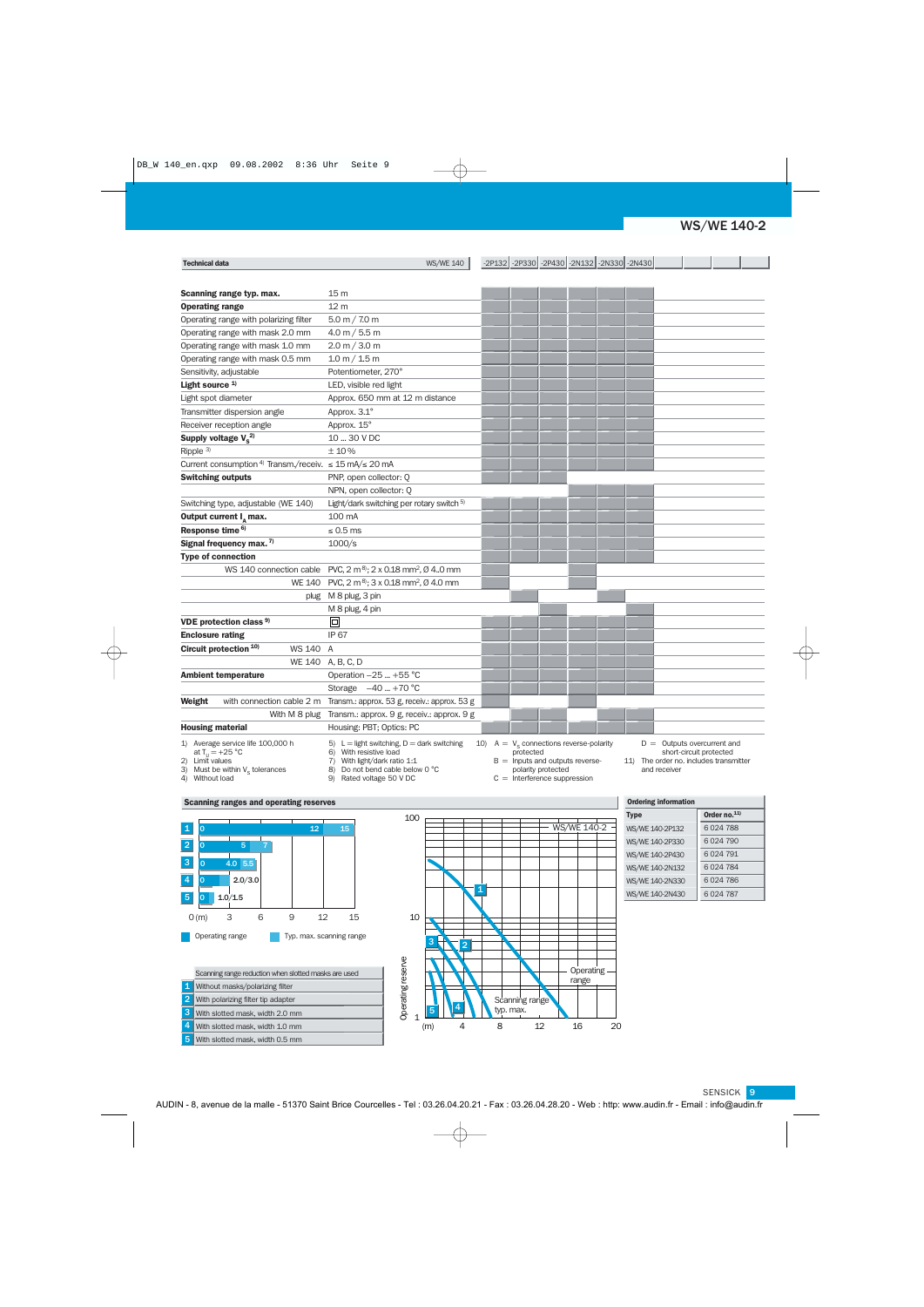## W 140-2 Accessories

#### Plastic model for temperatures up to 65 °C



#### Masks/polarizing filter



Stick mask on red optics body of WS 140-2 and WE 140-2.

For detecting smaller objects or increasing the switching accuracy.

Only for WS/WE 140-2.

Changed operating ranges:

A) Slot width 2.0 mm:  $SR = 4.0$  m

B) Slot width  $1.0$  mm:  $SR = 2.0$  m

C) Slot width  $0.5$  mm:  $SR = 1.0$  m

#### 10 SENSICK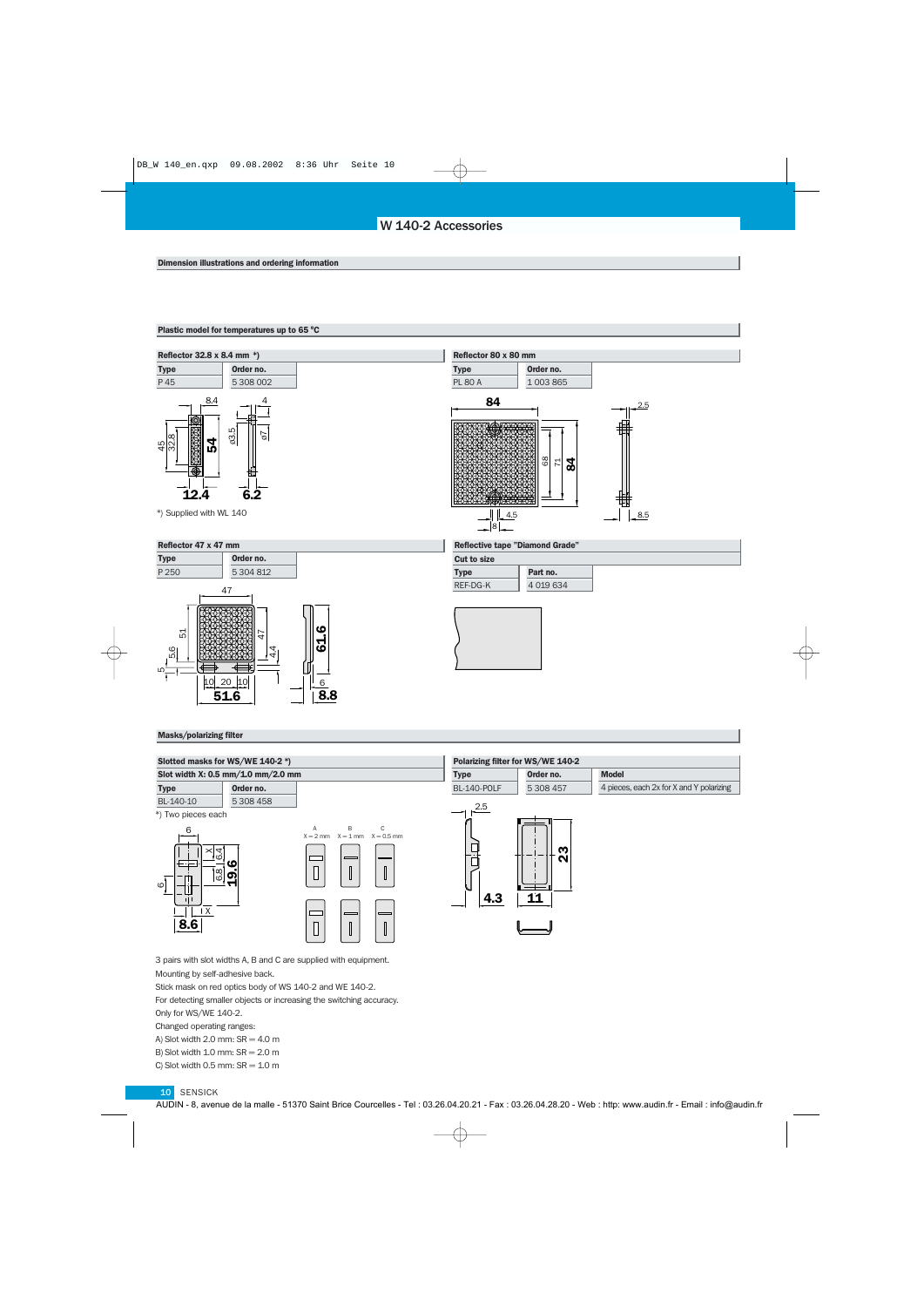17.7

à

## Dimension illustrations and ordering information

#### Mounting bracket



\*) Supplied with W 140-2



### SENSICK <mark>11</mark>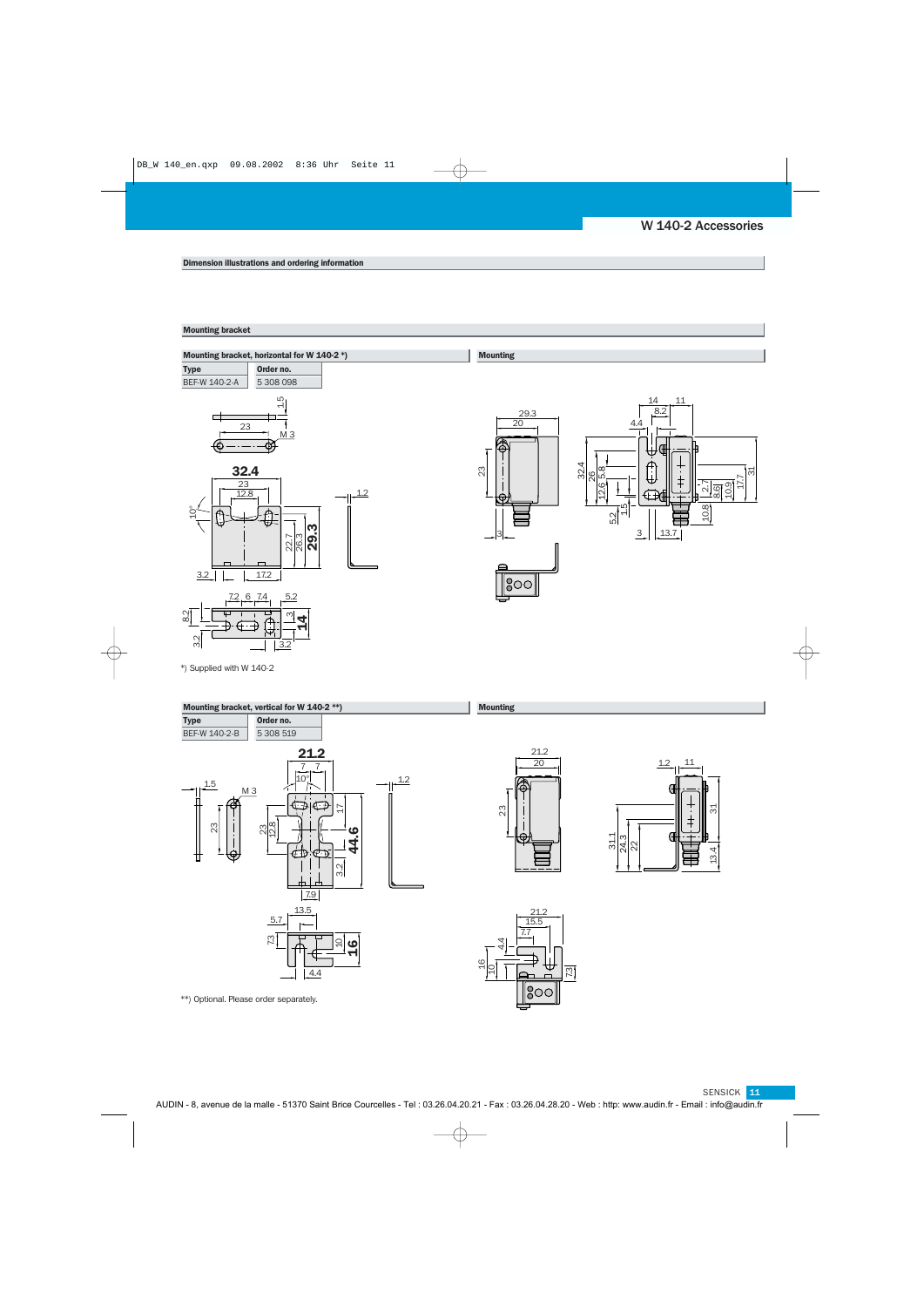#### SENSICK circular screwing system, M 8 plug, 3 pin, enclosure rating IP 67



|                                                           | M 8 Cable receptacle, 3 pin, angled |  |
|-----------------------------------------------------------|-------------------------------------|--|
| <b>Type</b><br>DOS-0803-W                                 | Order no.<br>7 902 078              |  |
|                                                           |                                     |  |
| 25<br>38<br>mmm<br>00000<br>innmnn<br>innmnn<br>M8x1<br>Ø | Cable ø<br>max. 5.5 mm              |  |

| M 8 cable receptacle, 3 pin, straight                                        |               |                  | M 8 cable receptacle, 3 pin, angled             |               |               |  |
|------------------------------------------------------------------------------|---------------|------------------|-------------------------------------------------|---------------|---------------|--|
| Cable $\emptyset$ 5 mm, 3 x 0.25 mm <sup>2</sup> , PVC coating <sup>2)</sup> |               |                  | Cable Ø 5 mm, 3 x 0.25 mm <sup>2</sup> , PVC of |               |               |  |
| <b>Type</b>                                                                  | Order no.     | Cable length $3$ |                                                 | <b>Type</b>   | Order no.     |  |
| DOL-0803-G02M                                                                | 6 0 10 7 8 5  | 2 <sub>m</sub>   |                                                 | DOL-0803-W02M | 6 0 0 4 4 8 9 |  |
| DOL-0803-G05M                                                                | 6022009       | 5 <sub>m</sub>   |                                                 | DOL-0803-W05M | 6 0 2 2 0 1 0 |  |
| DOL-0803-G10M                                                                | 6 0 2 2 0 1 1 | 10 <sub>m</sub>  |                                                 | DOL-0803-W10M | 6 0 2 2 0 1 2 |  |
|                                                                              |               |                  |                                                 |               |               |  |



1) Minimum bending radius with dynamic use

 $R_{min}$ = 20 x cable diameter

2) Other coating material on request

3) Other cable lengths on request

| M 8 cable receptacle, 3 pin, angled                                          |               |                  |  |  |  |
|------------------------------------------------------------------------------|---------------|------------------|--|--|--|
| Cable $\emptyset$ 5 mm, 3 x 0.25 mm <sup>2</sup> , PVC coating <sup>2)</sup> |               |                  |  |  |  |
| <b>Type</b>                                                                  | Order no.     | Cable length $3$ |  |  |  |
| DOL-0803-W02M                                                                | 6 0 0 8 4 8 9 | 2 m              |  |  |  |
| DOL-0803-W05M                                                                | 6 0 2 2 0 1 0 | 5 <sub>m</sub>   |  |  |  |
| DOL-0803-W10M                                                                | 6 0 2 2 0 1 2 | 10 <sub>m</sub>  |  |  |  |